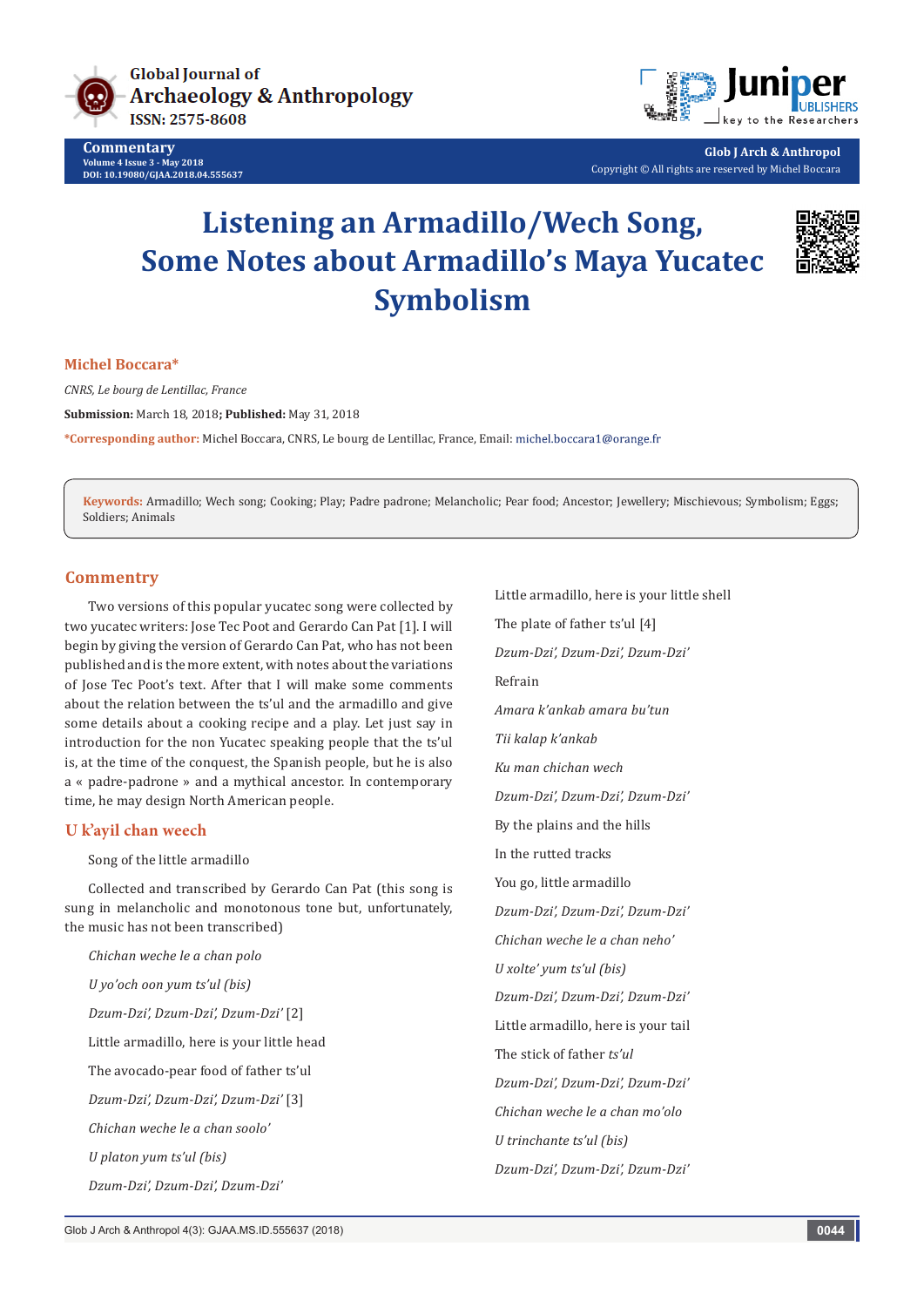# **Global Journal of Archaeology & Anthropology**

Little armadillo, here is your little tail The knife of father *ts'ul Dzum-Dzi', Dzum-Dzi', Dzum-Dzi'* Refrain *Chichan weche le neek' a wicho' U yo'och p'aak yum ts'ul (bis) Dzum-Dzi', Dzum-Dzi', Dzum-Dzi'* Little armadillo, here is your eye's apple The food tomato of father ts'ul Dzum-Dzi', Dzum-Dzi', Dzum-Dzi' Chichan weche le a chan xikimo' U kuchara yum ts'ul (bis) Dzum-Dzi', Dzum-Dzi', Dzum-Dzi' Little armadillo, here is your little ear The spoon of father *ts'ul Dzum-Dzi', Dzum-Dzi', Dzum-Dzi'* Refrain *Chichan weche le a chan tamanilo U toot xunan yum ts'ul (bis) Dzum-Dzi', Dzum-Dzi', Dzum-Dzi'* Little armadillo, here is your little leaver The tassel of father *ts'ul's* lady *Dzum-Dzi', Dzum-Dzi', Dzum-Dzi' Chichan weche le a chan chochelo' U kadena xunaan yum ts'ul (bis) Dzum-Dzi', Dzum-Dzi', Dzum-Dzi'* Little armadillo, here is your little tripes The chain of father *ts'ul's* lady *Dzum-Dzi', Dzum-Dzi', Dzum-Dzi'* Refrain *Chichan weche le a chan mololo' U sortija xunaan yum ts'ul (bis) Dzum-Dzi', Dzum-Dzi', Dzum-Dzi'* Little armadillo, here is your little anus The ring of father *ts'ul's* lady *Dzum-Dzi', Dzum-Dzi', Dzum-Dzi'*

*Chichan weche le a chan ta'o U yo'och sikil yum ts'ul (bis) Dzum-Dzi', Dzum-Dzi', Dzum-Dzi'* Little armadillo, here is your little shit The food pumpkin's seed of father *ts'ul Dzum-Dzi', Dzum-Dzi', Dzum-Dzi'* Refrain Chichan weche le a chan he'o U yo'och tuk' yum *ts'ul* (bis) *Dzum-Dzi', Dzum-Dzi', Dzum-Dzi'* Little armadillo, here is your little eggs The food coyol of father *ts'ul Dzum-Dzi', Dzum-Dzi', Dzum-Dzi' Chichan weche le a chan xibilo U k'oyo' koh yum ts'ul (bis) Dzum-Dzi', Dzum-Dzi', Dzum-Dzi'* Little armadillo, here is your little penis The tooth pick of father *ts'ul Dzum-Dzi', Dzum-Dzi', Dzum-Dzi'* Refrain

Every part of the armadillo's body is detailed and refer to a ts'ul 's feature. It could be a body part but also a peace of clothes, a tool, and, in case of the ts'ul 's lady, a jewellery… Why this symbolism? Was the armadillo a royal animal? We know that the Spanish, and English, name was composed because the Spanish compare the armadillo's shell to an armor. And as the Spanish soldiers wore armors, so armadillo and Spanish fit together. But this song seems more ancient that the Spanish conquest and we find symbolism of the armadillo or *wech* in the preconquest documents. In the Madrid codex, we found several figures of the armadillo, and some of them are in dual context, referring to the subterran and celestial nature of the animal [5].

The *wech* is still an appreciated even if its' better to tell after finishing what was the meat that your guest eats. As if the armadillo's nature was masked, in the order of the invisible and the mythical. But probably also the armadillo has to be interpreted in relation with the *ts'ul's* nature: apparently handsome and perfumed, he is inside and stinking and ugly. José Tec has a more univocal interpretation: the song's form is "constituted in a grotesque an buffoon meaning, it is very possible that to choose the *wech* as a joke's object in relation with the strangers (i.e the Spanish) is because this animal has a strong nauseating flavor". But Jose doesn't consider that, prepared in a proper way, the animal test very good and can be confused with the pig.